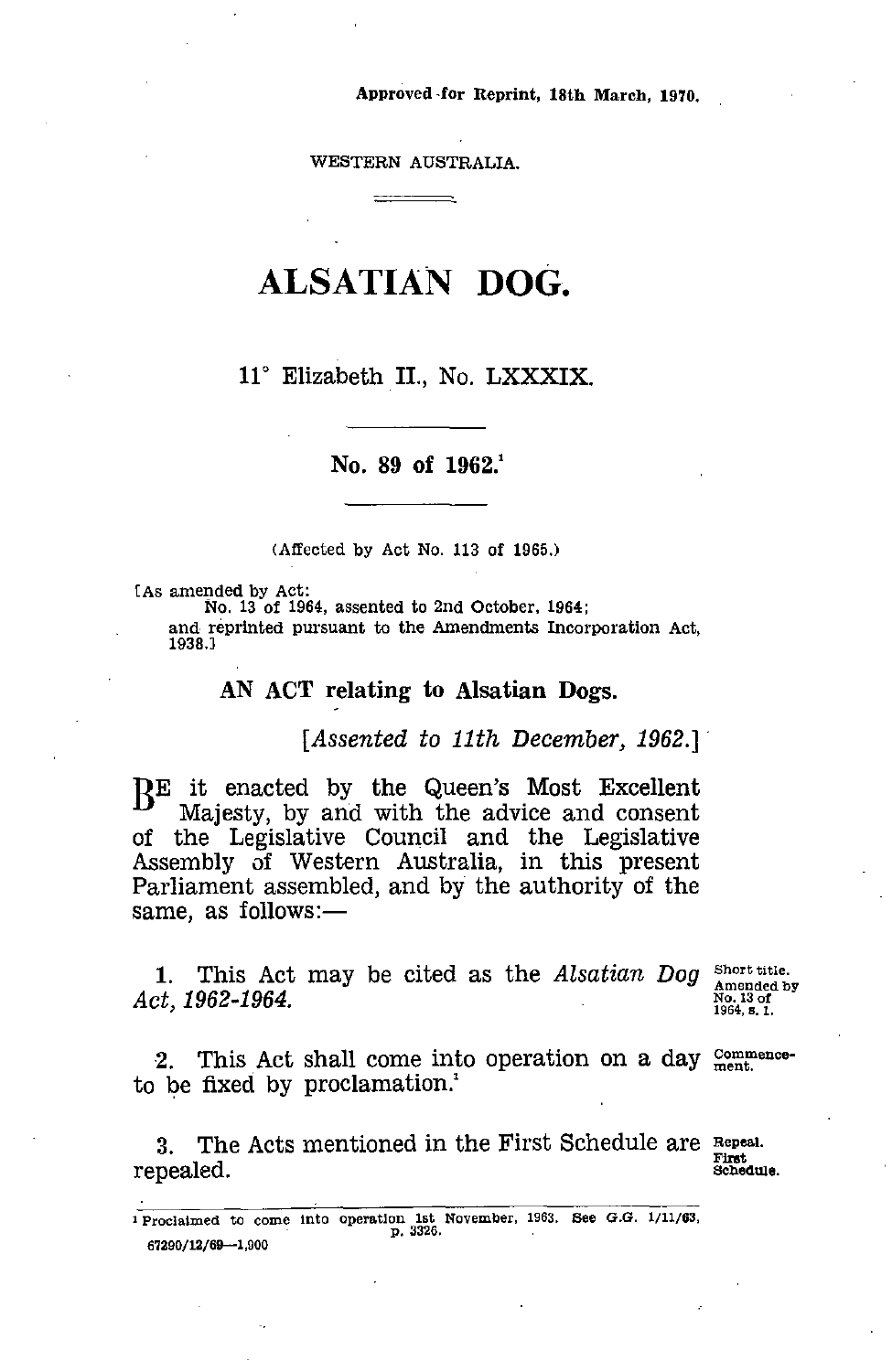Interpre-

2<br> *Alsatian Dog.*<br>
<sup>Interpre-</sup><br>
4. In this Act, unless the requires,— 4. In this Act, unless the context otherwise requires,

- "Alsatian dog" means a dog of either sex wholly or partly of the Alsatian or German Shepherd dog breed and includes a dog determined as being an Alsatian dog, under the provisions of section nine of this Act;
- "authorised person" means an authorised person within the meaning of Part VII of the Vermin Act, 1918, or a person appointed to exercise the powers of a local authority, under section thirteen of this Act;
- "Chief Vermin Control Officer" means the Chief Vermin Control Officer appointed under the Vermin Act, 1918;
- "Chief Veterinary Surgeon" means the person holding the office of Chief Veterinary Surgeon in the Government department known as the Department of Agriculture;
- "inspector" means an inspector within the meaning of the Vermin Act, 1918;
- "local authority" means the council of a municipality established under the Local Government Act, 1960;
- "Minister" means the Minister for Agriculture or such other responsible Minister of the Crown as is, for the time being, charged with the administration of this Act;
- "Protection Board" means the Agriculture Protection Board established under the Agriculture Protection Board Act, 1950 and includes a person acting under the instructions of the Protection Board;
- "registered veterinary surgeon" means a veterinary surgeon registered under the Veterinary Surgeons Act, 1960 or any other Act relating to the registration of veterinary surgeons;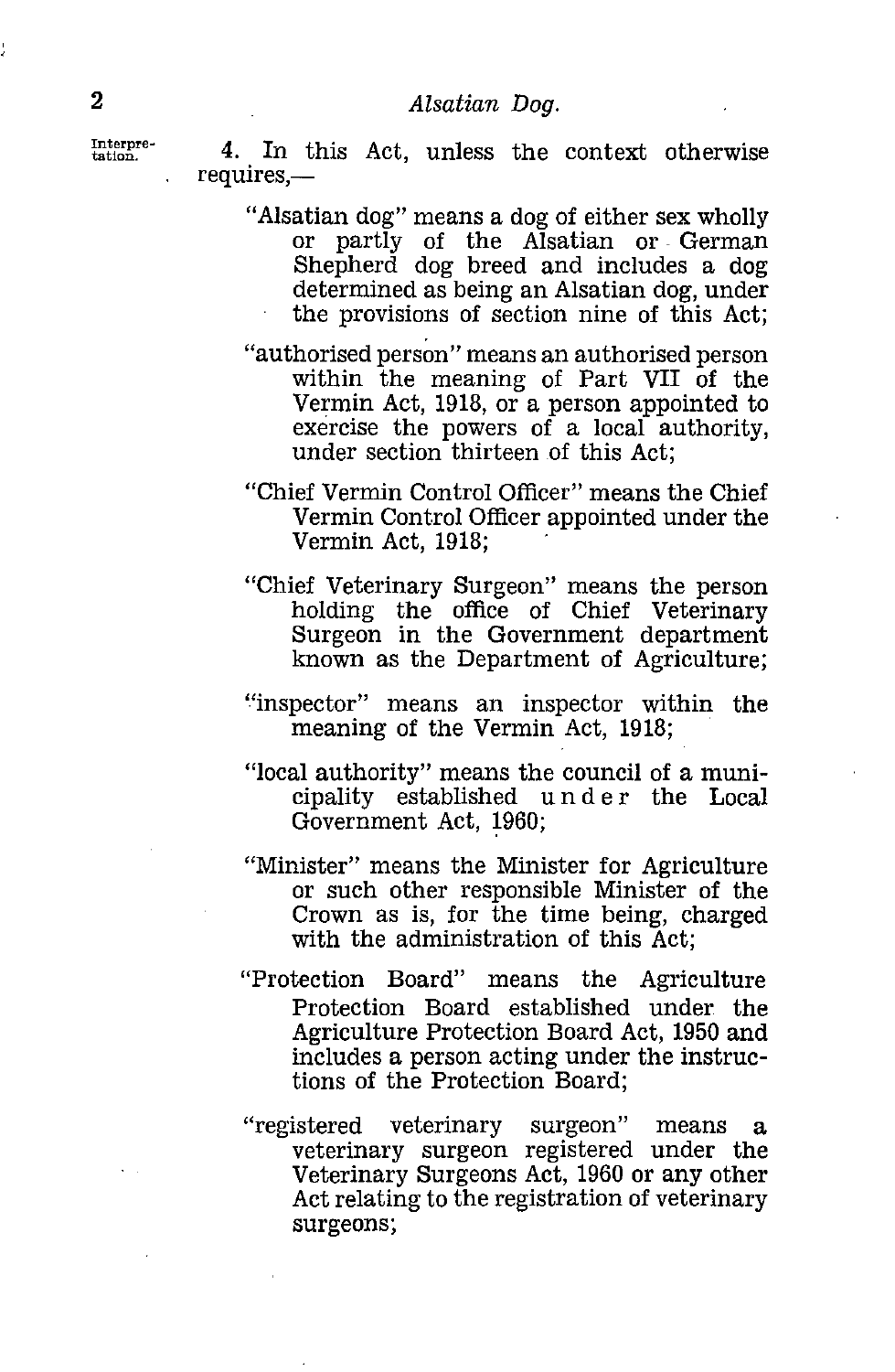- *Alsatian Dog.*  **<sup>3</sup>** "sterilised" means completely desexed by a registered veterinary surgeon, in the case of a male dog, by castration and, in the case of a female dog, by ovariectomy;
- "to keep", in relation to a dog, includes to own or to have in possession or to have control of, in any place or in, or upon, a conveyance or vessel; and inflexions and derivations of the verb have a corresponding meaning; but the expression does not include the keeping of a dog by a poundkeeper, for the purposes of this Act or of the Dog Act, 1903, or by a registered veterinary surgeon for the purpose of veterinary treatment;
- "wandering at large", in relation to a dog, means roaming, other than on a lead or in an enclosure from which it cannot escape; and "to wander at large" has a corresponding meaning.

5. (1) The administration of this Act shall be  $\frac{\text{Admins}}{\text{tration}}$ . under the control of the Minister.

(2) The Protection Board is responsible to the Minister for the administration of this Act and the powers and duties of the Protection Board, as provided by the Agriculture Protection Board Act, 1950, shall be read and construed as though they applied to the administration of this Act.

(3) The Protection Board may, by instrument in writing authenticated by it, delegate all or any of its powers or functions under this Act or the regulations, in relation to any matters or class of matters, except this power of delegation, to the Chief Vermin Control Officer, so that the delegated powers may be exercised by him with respect to the matters or class of matters specified in the instrument, without, however, preventing the exercise by the Protection Board of any of those powers or functions; and the Protection Board may in like manner revoke any delegation so made.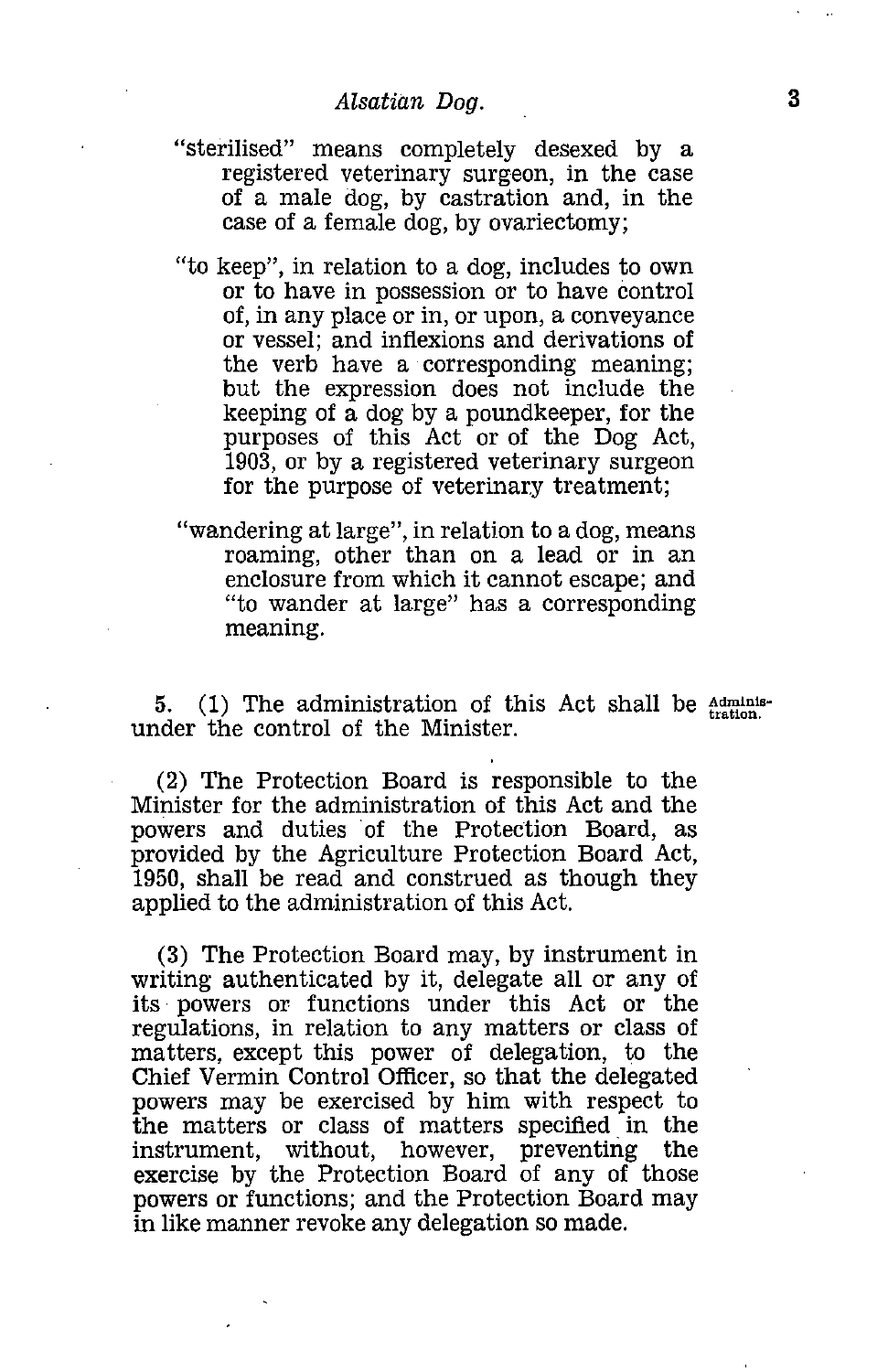4 *Alsatian Dog.*<br>(4) Where, by any of the pro-<br>the exercise of any power or func (4) Where, by any of the provisions of this Act, the exercise of any power or function by the Protection Board, or the operation of any provision of this Act, is dependent upon the opinion, belief, satisfaction or state of mind of the Protection Board in relation to any matter, that power or function may be exercised by the Chief Vermin Control Officer or, as the case may be, that provision may operate upon the opinion, belief, satisfaction or state of mind of the Chief Vermin Control Officer.

Dogs not to<br>be kept<br>without<br>permit.<br>Amended by Dogs not<br>without<br>permit.<br>Amended<br>N964, s. 2; No. 13 of<br>1964, s. 2; No. 113 of<br>1965, s. 8. Dogs not t<br>be kept<br>without<br>permit.<br>Ame. 13 of<br>1964, s. 2;<br>No. 113 of<br>1965, s. 8.

 $\frac{\text{Dogs not to}}{\text{best to}}$  6. (1) A person shall not, after three months be kept from the day of the coming into operation of this *from* the day of the coming into operation of this permit.<br>Amended by Act, keep an Alsatian dog, unless he shall have Act, keep an Alsatian dog, unless he shall have obtained a permit, issued by the Protection Board may be exercised by the Chief vernini Control.<br>
Officer or, as the case may be, that provision may<br>
operate upon the opinion, belief, satisfaction of<br>
state of mind of the Chief Vermin Control Officer<br>
permit,<br>
from the d for that purpose and in respect of that dog.

> (2) A permit issued under this section is valid for the period from the date of issue until the thirtieth day of June next following that date and shall, at the end of that period, be renewed and thereafter be renewed annually.

> (3) A fee of ten dollars shall be paid to the Protection Board on the issue of a permit and a fee of four dollars on the renewal or the transfer of a permit.

> (4) Nothing in this section relieves a person of the requirement to register a dog, under the provisions of the Dog Act, 1903.

> (5) Notwithstanding the provisions of subsection (3) of this section, a permit shall be issued, transferred and renewed, free of charge to a blind person, for an Alsatian dog kept, or to be kept, by him as a trained guide dog and to the Commissioner of Police for an Alsatian dog kept, or to be kept, as a police dog.

Alsatian de<br>to be<br>sterilised.

 $\frac{\text{Alstation} \cdot \text{Gog}}{\text{Aogon}}$  7. The Protection Board shall not issue a permit  $\frac{\text{Algebra}}{\text{Aogon}}$  for the keeping of an Alsatian dog unless it is for the keeping of an Alsatian dog, unless it is satisfied that the dog is sterilised, nor until the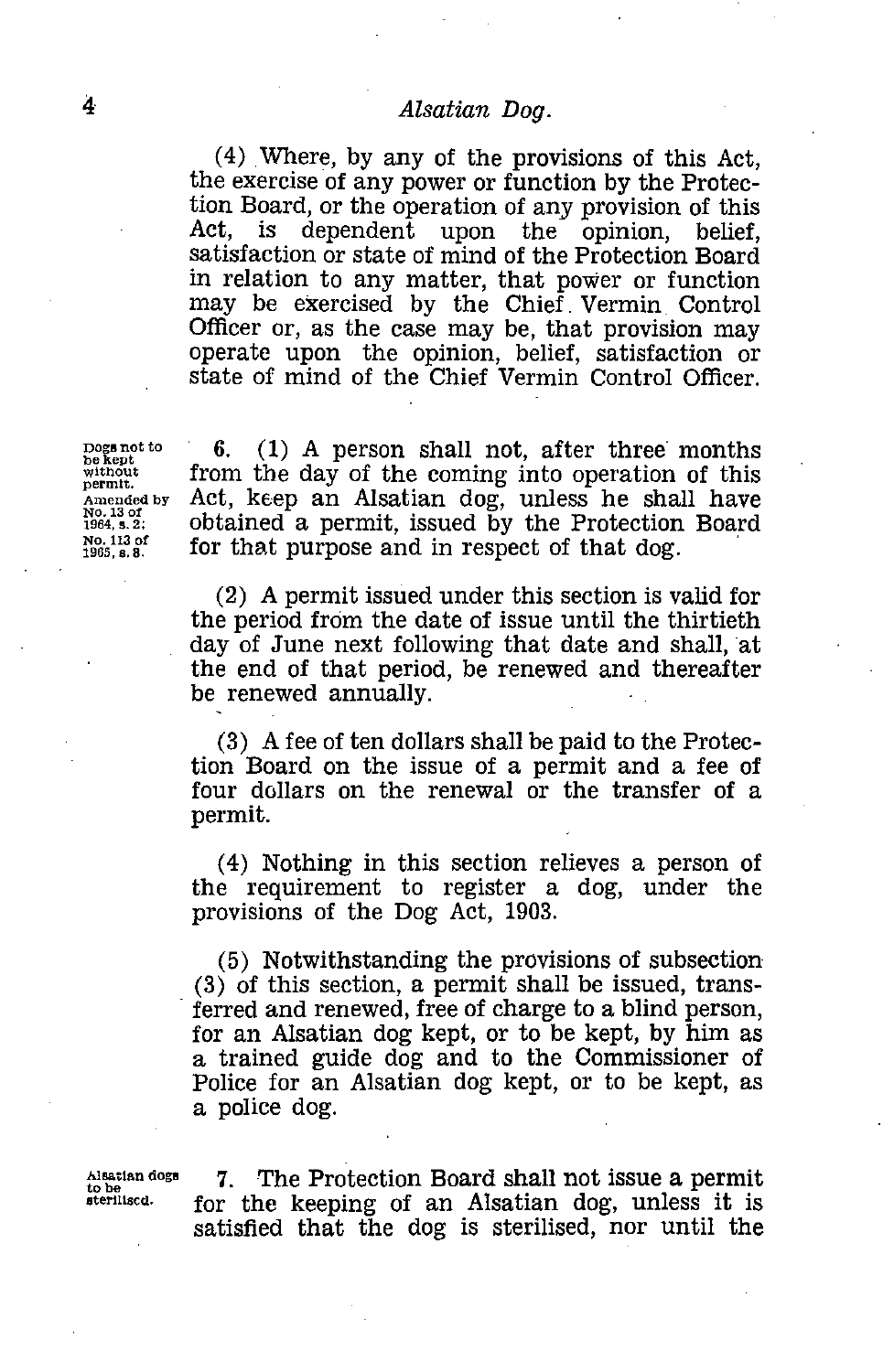*Alsatian Dog.*<br>
5<br>
The formal interpresenting the stattooing, in the prescribed dog has been marked for identification, by the method known as tattooing, in the prescribed manner.

or, with the permission, in writing, of the Protection  $\frac{and not to}{wander at}$ 8. (1) Except where the dog is lodged in the temporary care of a registered veterinary surgeon Board, in the care of a kennel owner, a person, being the holder of a permit issued under section six of this Act, shall not cause or permit the dog in respect of which the permit is issued to be kept by any other person, for a period exceeding six weeks unless

- (a) that other person is his servant, his employee or a member of his household; or
- (b) the permit is transferred to that other person.

(2) A person, being any of the persons mentioned in subsection (1) of this section shall not cause, suffer or permit an Alsatian dog to wander at large.

9. (1) The Chief Veterinary Officer or the Chief Determina-Vermin Control Officer may determine that a dog, whether having some or all of the characteristics set out in the Second Schedule and not being a dog in respect of which a permit is issued under section six of this Act, is an Alsatian dog for the purposes of this Act.

(2) Upon the making of a determination under this section, the Protection Board shall give to the person known to be keeping the dog in respect of which it is made a notice for the destruction of the dog under the provisions of section ten of this Act; and where the person keeping the dog is not known, shall cause the dog to be destroyed.

10. (1) The Protection Board shall serve upon  $P_{\text{exturbation}}$ a person known by it to be keeping an Alsatian dog that is not sterilised notice to destroy that dog or cause it to be destroyed and that person shall, forthwith after its receipt by him, comply with the notice.

whether a Alsatian dog.

Alsatian dogs to be kept bY permit holder only large. Amended bY No. 13 of 1964, s. 3.

of unsterilised dogs.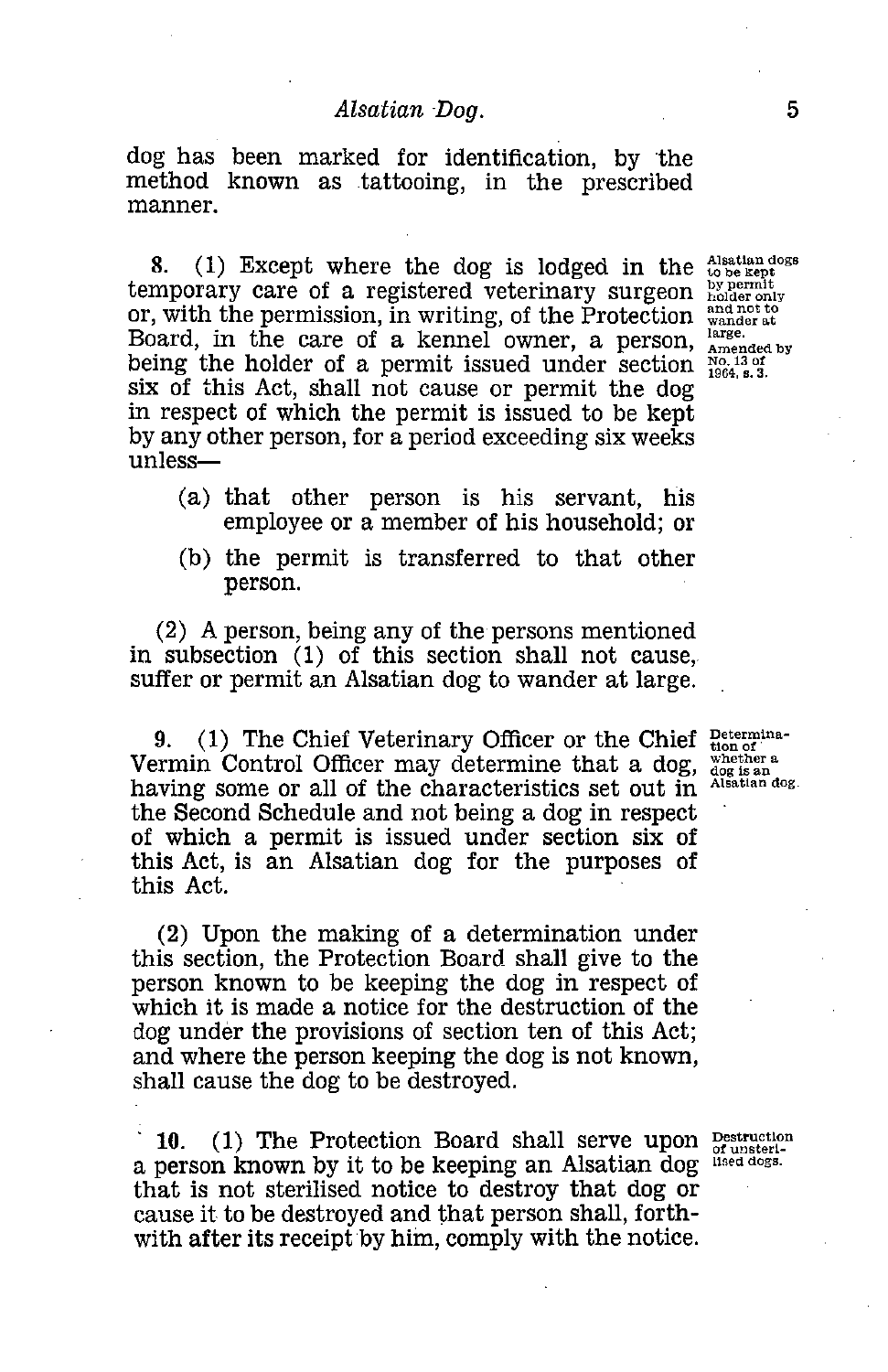6<br> *Alsatian Dog.*<br>
(2) Where a person fails for with a notice given under this sec (2) Where a person fails forthwith to comply with a notice given under this section, the Protection Board may cause the dog to which the notice relates to be taken and destroyed.

> (3) An employee of the Protection Board, of the Department of Agriculture or of a local authority or a member of the Police Force, finding an Alsatian dog that is not identified as being a dog for which a permit has been issued under this Act, wandering at large, may forthwith take and destroy that dog or cause it to be destroyed.

> (4) Where the person taking an Alsatian dog under the provisions of subsection (3) of this section is in doubt as to whether or not the dog is one for which a permit has been issued under this Act, he shall lodge it in a place of safe custody, until such time as the question has been determined; and, where the dog is found to be one for which a permit has been so issued, he shall cause it to be dealt with under the provisions of the Dog Act, 1903.

Compensation not payable.

Alsatian dogs not to be registered unless permit produced.

11. Without otherwise limiting the rights of a person at law, compensation is not payable in respect of an Alsatian dog destroyed under the provisions of this Act.

12. A local authority shall not register an Alsatian dog pursuant to the Dog Act, 1903, unless a permit issued under section six of this Act, in respect of that dog, is first produced to it; and that dog shall be registered in the name appearing on the permit, only.

Local authority to exercise certain powers under this Act. Amended by No. 13 of 1964, s. 4.

13. (1) Every local authority is authorised and directed to exercise, within its district, the powers conferred upon the Protection Board by section ten of this Act and may appoint persons to exercise those powers on its behalf.

(2) *[Repealed by No. 13 of 1964, s. 4.*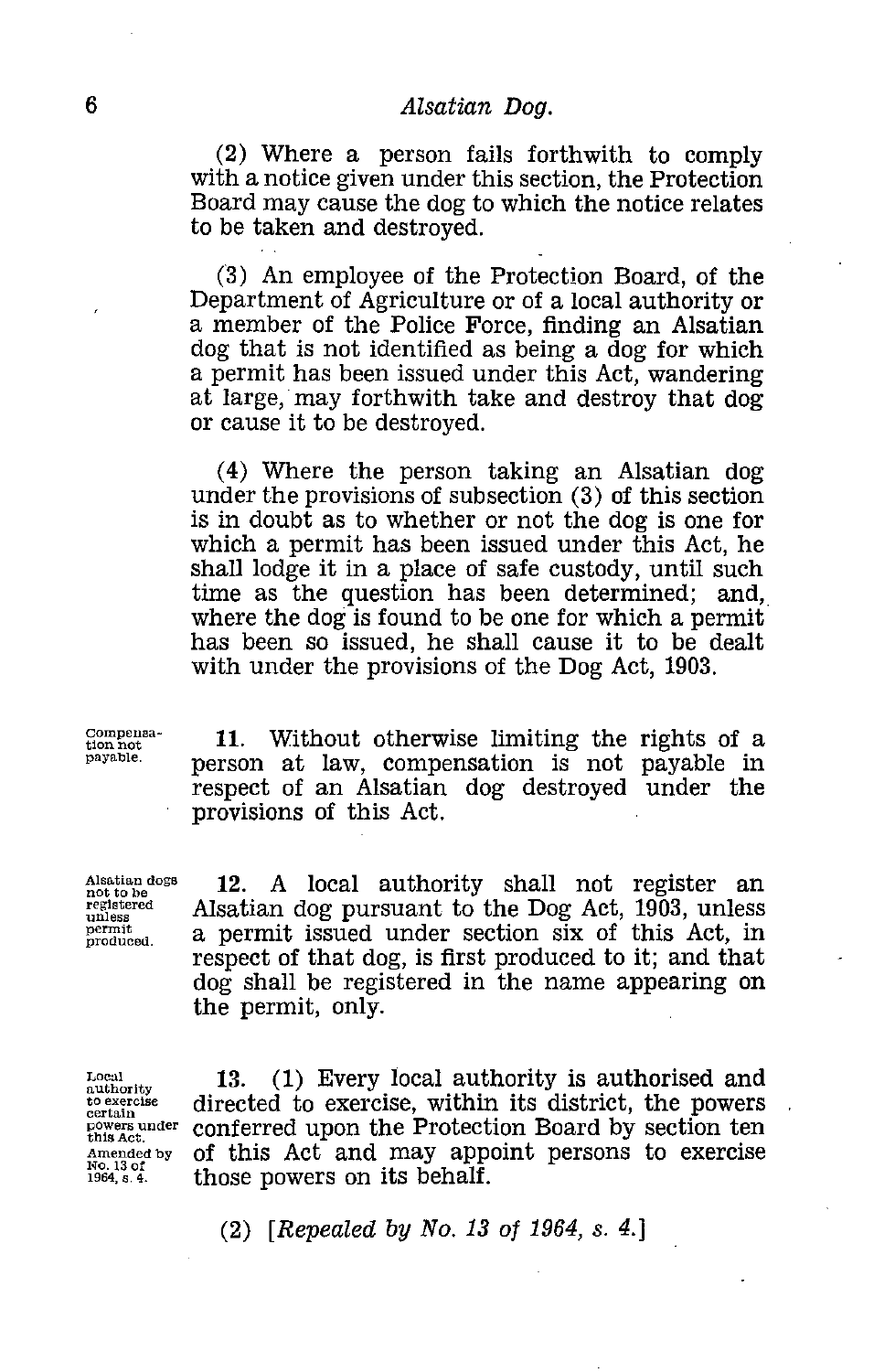*Alsatian Dog.*  <sup>7</sup> 14. (1) An inspector or authorised person may  $P_{\text{inter and}}^{\text{Power to}}$ (on production of his authority, if demanded), from search. time to time, enter any premises, with or without assistants, to search for an Alsatian dog or to ascertain whether any such dog is kept in or upon those premises.

(2) An inspector or authorised person may, at any time, stop any conveyance or vessel and may, with or without assistants, enter into or upon that conveyance or vessel for the purpose of ascertaining whether any Alsatian dog is in or upon that conveyance or vessel.

(3) A person who obstructs, resists or hinders an inspector or authorised person in the exercise of the powers conferred by this section, or who, being in charge of a conveyance or vessel, fails to stop the conveyance or vessel when being so required by a person making himself known as an inspector or authorised person, commits an offence.

15. A person who falsely represents himself to  $_{\text{personating}}^{\text{offence of}}$ be, or who personates, an inspector or authorised  $_{\text{or \,ofificer.}}^{in \, \text{inspector}}$ person, commits an offence.

**16.** Civil or criminal proceedings shall not lie  $\frac{Immuuity}{of terms}$  ainst any person for any act, matter or thing  $\frac{1}{8}$  cologiath. against any person for any act, matter or thing done, or commanded to be done, by him and purporting to be done for the purpose of carrying out the provisions of this Act, or for any act, matter or thing omitted to be done, unless that act, matter or thing was done, commanded to be done, or omitted to be done, maliciously or without reasonable and probable cause.

17. (1) The Governor may make such regula- Regulations. tions as he thinks necessary for the purposes of carrying out and giving effect to the provisions of this Act.

(2) Any fees not provided by this Act may be prescribed by regulation.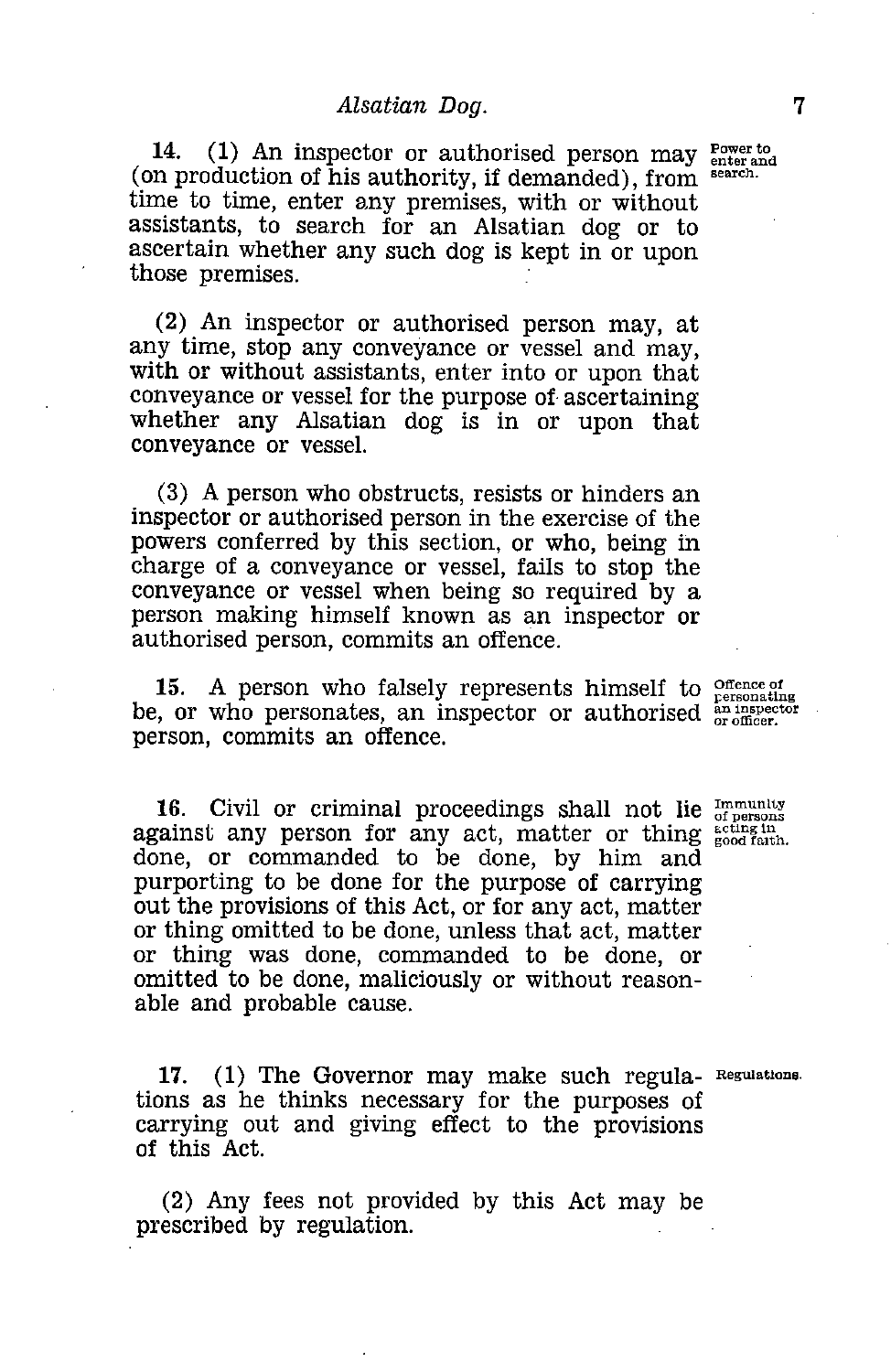Penalties. Amended by No. 113 of 1965, 8. 8.

*Alsatian Dog.*<br> **B**<br> **Eventure Solution**<br> **Example 18.** (1) Every person comm<br> **Example 18.** (1) Every person comm<br> **Example 18.** (1) Every person community of the regulation 18. (1) Every person committing an offence against this Act or the regulations is liable to a penalty of one hundred dollars; and where the offence is an offence against section six or ten of this Act, a minimum penalty of thirty dollars, irreducible in mitigation, notwithstanding the provisions of any other Act, shall be imposed.

Section 3.

#### FIRST SCHEDULE.

|                                                       |             |  | provisions of any other net, shall be imposed.      |              |  |  |
|-------------------------------------------------------|-------------|--|-----------------------------------------------------|--------------|--|--|
|                                                       |             |  | (2) Where an offence against this Act is a          |              |  |  |
| continuing one, a penalty of not more, nor less, than |             |  |                                                     |              |  |  |
|                                                       |             |  | four dollars shall be imposed for each day that the |              |  |  |
|                                                       |             |  | offence continues after conviction.                 |              |  |  |
|                                                       |             |  |                                                     |              |  |  |
|                                                       |             |  |                                                     |              |  |  |
|                                                       |             |  |                                                     |              |  |  |
|                                                       |             |  |                                                     |              |  |  |
|                                                       |             |  |                                                     |              |  |  |
|                                                       |             |  | FIRST SCHEDULE.                                     |              |  |  |
|                                                       |             |  |                                                     |              |  |  |
|                                                       | No. of Act. |  |                                                     | Short Title. |  |  |
|                                                       |             |  |                                                     |              |  |  |
|                                                       |             |  | 34 of 1929  Alsatian Dog Act, 1929.                 |              |  |  |
|                                                       |             |  |                                                     |              |  |  |
|                                                       |             |  | 6 of 1938  Alsatian Dog Act, Amendment Act, 1938.   |              |  |  |
|                                                       |             |  | 61 of 1952  Alsatian Dog Act Amendment Act, 1952.   |              |  |  |
|                                                       |             |  |                                                     |              |  |  |
|                                                       |             |  |                                                     |              |  |  |

Section 9.

#### SECOND SCHEDULE.

### *Characteristics of Mature Aged Alsatian Dog.*

- *General Appearance—Well* proportioned with great suppleness of limb, neither massive nor heavy, but free from any suggestion of weediness. Strongly boned with extensive muscle and capable of endurance, speed and quick, sudden movement. Gait supple, smooth and long reaching, carrying the body with the minimum of up and down movement and entirely free from stiltiness.
- Head—Proportionate to size of body, long, lean and clean cut. Broad at back of skull, without coarseness, tapering to the nose, with only a slight stop between the eyes: Skull slightly domed, with top of nose parallel with the forehead. The whole head, viewed from above, in the form of a "V". Muzzle strong and long, but not carried to such an extreme as to give the appearance of being overshot. Lips tight-fitting and clean. Nose black.